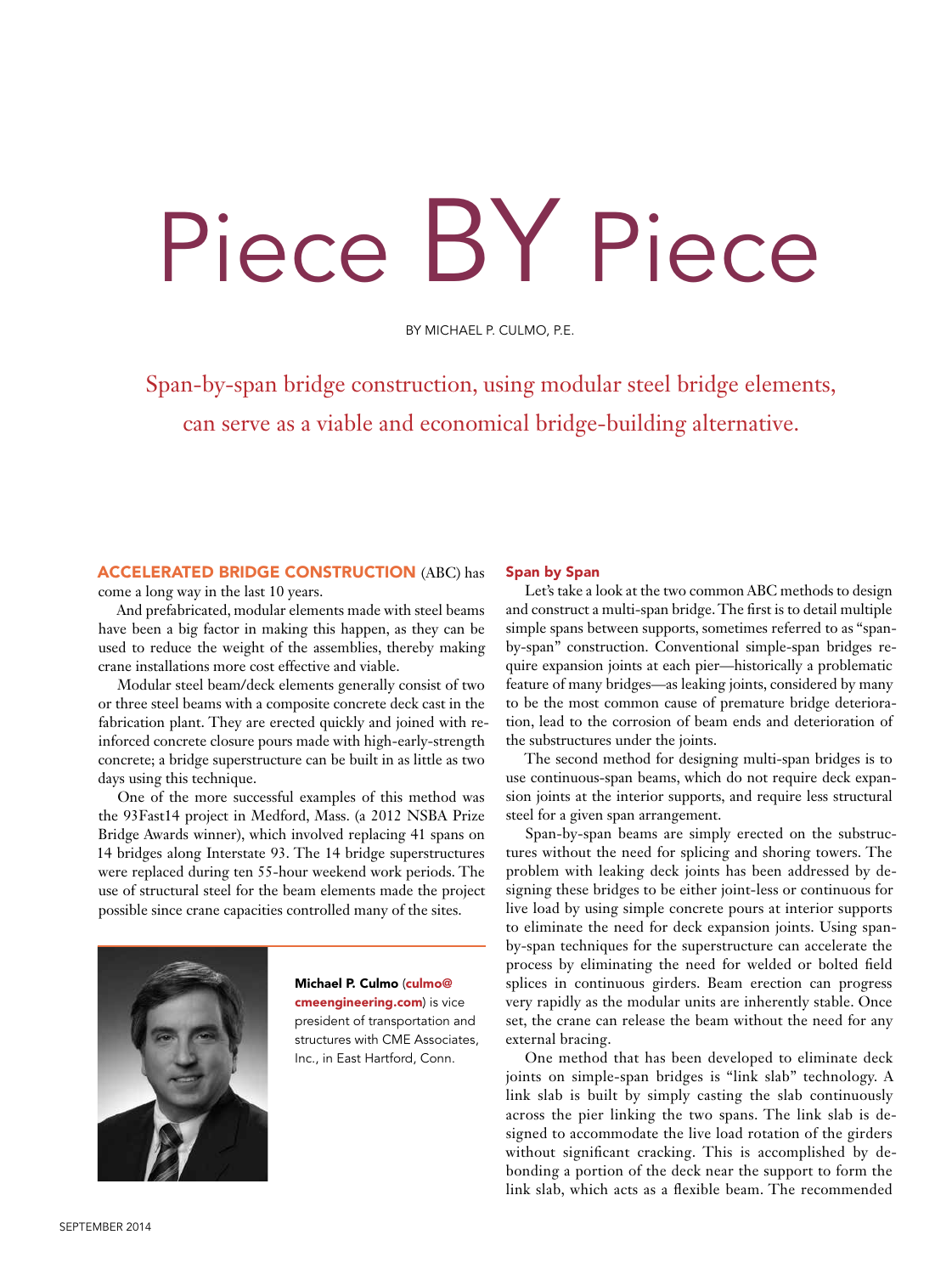

➤The 93Fast14 Project in Medford, Mass., demonstrated the viability of modular steel bridge construction by replacing 41 spans in ten 55-hour weekend work periods.

length of de-bonding is 5% of the adjacent span on each side of the pier. Keep in mind that link slabs are not a form of continuity. The bending moments in the link slab are much less than typical negative bending moments in continuous girder bridges; therefore, the design of the girders is based on simple-span supports.

The bending moment in the link slab can be calculated using a simple equation. Reinforcing can then be designed to resist the bending and control cracking. The bending stresses in link slabs are often less than the tension stresses that develop in continuous-span bridges. The same principals of crack control reinforcing design are applied to both.

## Greater Efficiency

We are taught in engineering courses that continuous steel girders are more efficient than simple-span girders and that "least weight equals least cost." In principle, these lessons are true. But in order understand the true efficiency of steel bridge construction, the engineer needs to look at the total cost of the bridge, including the cost of connections, construction methods and deck reinforcement. In order to study the efficiency of span-by-span construction, we investigated the preliminary design of a hypothetical two-span bridge. The bridge selected is a typical expressway overpass with equal spans of 122 ft and five girder lines.



➤Bridge deck joints can be eliminated at piers through the use of "link slabs."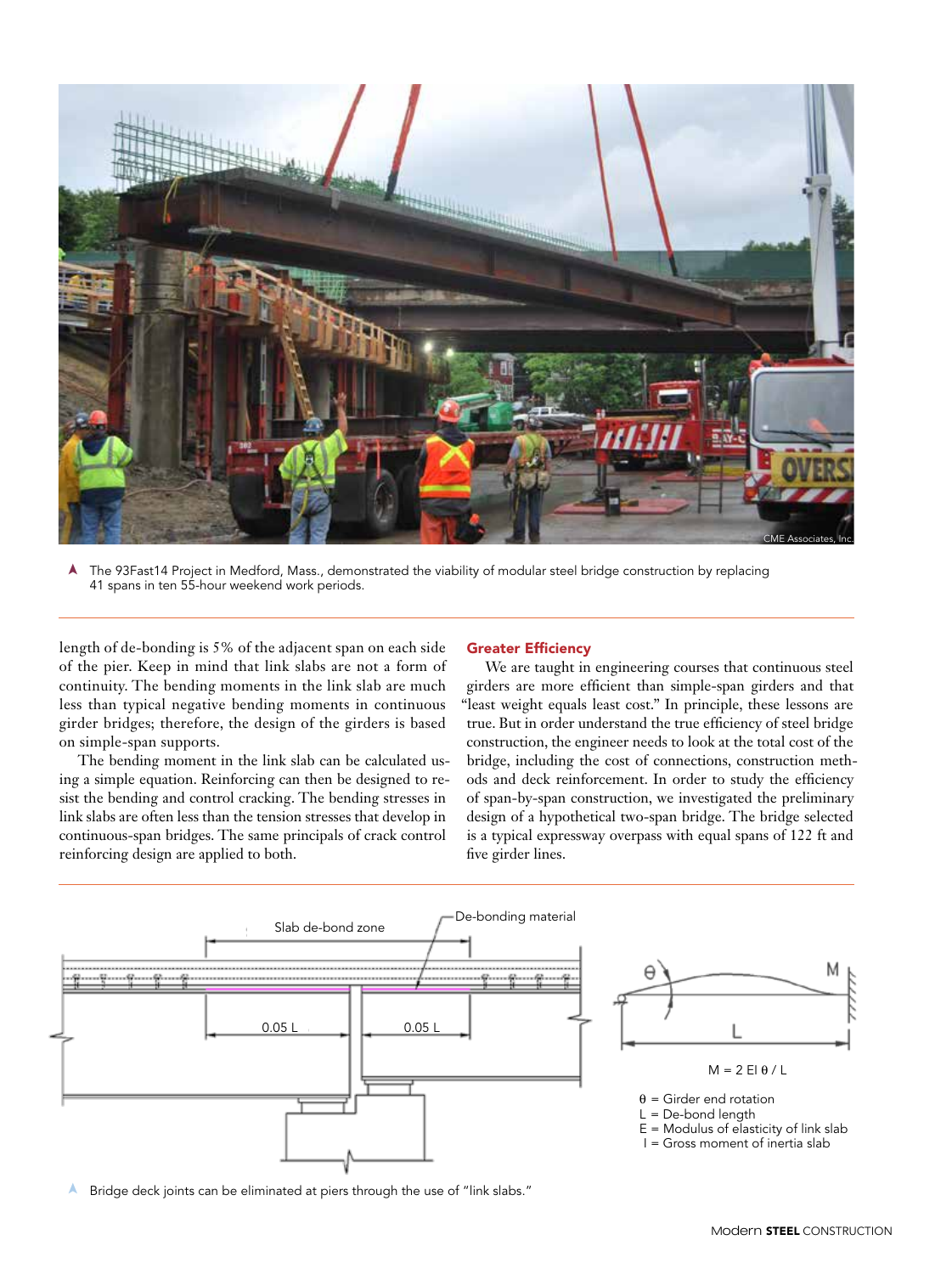

- ➤Typical two-span overpass bridge.
- ➤



Two bridge types were studied for this structure: continuous girders and simple-supported girders. The NSBA computer program Simon was used to complete a preliminary design of the girders. (Simon is available for free at **www.steelbridges. org** and can be used to design efficient steel girders for simple- and multiple-span bridges based on the AASHTO LRFD *Bridge Design Specifications*.)

The results of the preliminary design showed that the simplespan bridge required 30 more tons of steel at a cost of \$70,000 more than the continuous-span option (based on construction costs in the Northeast). The remainder of the study was dedicated to investigating the total cost of the bridge in order to determine if other factors would offset the increased cost for the structural steel.

On such factor was splicing. The 122-ft-long simple-span girders can be shipped in one piece (without field splices), where the continuous girders would need at least one field splice. The study assumed that two field splices would be required for the bridge. It may be possible to build this bridge with one splice, but the length of the pieces would be more than what some permitting agencies would allow.

Another NSBA computer program, Splice, was used to design the bolted splice for the continuous girder study bridge. This program can efficiently design a bolted field splice according to the requirements of the AASHTO LRFD *Bridge Design Specifications*. The final design of the splice included 116 highstrength bolts, and the cost for fabrication and installation of the splice was estimated to be \$5,800 per splice (again, based on typical regional construction costs). By eliminating the need for bolted field splices in the span-by-span bridge, an estimated cost savings of \$58,000 could potentially be realized.

The *Bridge Design Specifications* require the use of longitudinal reinforcing steel in the negative moment region of

Continuous girder with bolted splices. Simple-span bridge with joint-less deck. ➤



continuous girder bridges in order to control cracking due to composite dead load and live load moments. In general, the design of link slabs results in longitudinal reinforcing that is much less than that used in continuous girder bridges. In addition, the link slab reinforcing steel need only be applied over the link slab zone, which is typically smaller than the negative moment region of a continuous girder. For the study bridges, the link slab design saved considerable reinforcing steel when compared to the continuous-span bridge, which equated to an approximate savings of \$22,000.



➤Bolted field splice designed using NSBA's Splice program.

Another avenue of potential cost savings with simple-span construction is erection. Many agencies require the use of shoring towers under bolted splices. Even if shoring towers are not used, the cranes are required to hold the girders until sufficient bolts are installed in the field splices, which is a less efficient process. The potential erection cost savings for the simple-span bridge was estimated to be approximately \$30,000.